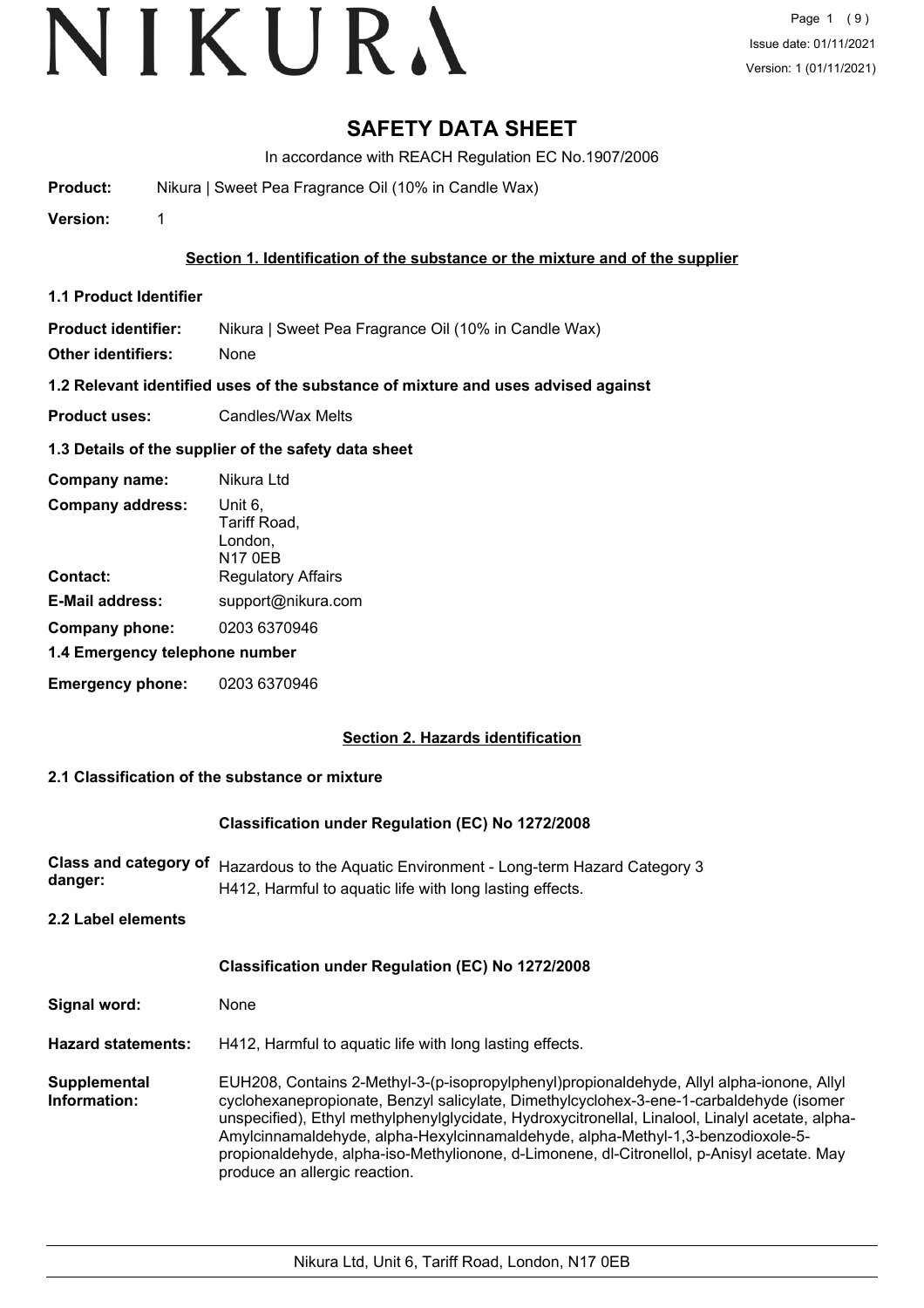## **SAFETY DATA SHEET**

In accordance with REACH Regulation EC No.1907/2006

| <b>Product:</b>       | Nikura   Sweet Pea Fragrance Oil (10% in Candle Wax)                                                    |  |  |
|-----------------------|---------------------------------------------------------------------------------------------------------|--|--|
| <b>Version:</b>       |                                                                                                         |  |  |
| <b>Precautionary</b>  | P273, Avoid release to the environment.                                                                 |  |  |
| statements:           | P501, Dispose of contents/container to approved disposal site, in accordance with local<br>regulations. |  |  |
| Pictograms:           | None                                                                                                    |  |  |
| 2.3 Other hazards     |                                                                                                         |  |  |
| <b>Other hazards:</b> | None                                                                                                    |  |  |

**Section 3. Composition / information on ingredients**

### **3.2 Mixtures**

#### **Contains:**

| <b>Name</b>                                                                            | <b>CAS</b> | <b>EC</b> | <b>REACH Registration</b><br>No. | %     | <b>Classification for</b><br>(CLP) 1272/2008                                                                                            |
|----------------------------------------------------------------------------------------|------------|-----------|----------------------------------|-------|-----------------------------------------------------------------------------------------------------------------------------------------|
| Benzyl salicylate                                                                      | 118-58-1   | 204-262-9 |                                  | 0.75% | Skin Sens. 1B-Aquatic<br>Chronic 3;H317-H412,-                                                                                          |
| alpha-<br>Amylcinnamaldehyde                                                           | 122-40-7   | 204-541-5 |                                  | 0.75% | Skin Sens. 1B-Aquatic<br><u>Chronic 2;H317-H411,-</u>                                                                                   |
| alpha-Methyl-1,3-<br>benzodioxole-5-<br>propionaldehyde                                | 1205-17-0  | 214-881-6 |                                  | 0.75% | Skin Sens. 1B-Repr. 2-<br>Aquatic Chronic 2:<br>H317-H361-H411,-                                                                        |
| Linalyl acetate                                                                        | 115-95-7   | 204-116-4 |                                  | 0.75% | Skin Irrit. 2-Skin Sens.<br>1B;H315-H317,-                                                                                              |
| alpha-iso-Methylionone                                                                 | 127-51-5   | 204-846-3 |                                  | 0.75% | Skin Sens. 1B-Aquatic<br>Chronic 2;H317-H411,-                                                                                          |
| alpha-<br>Hexylcinnamaldehyde                                                          | 101-86-0   | 202-983-3 |                                  | 0.75% | Skin Sens. 1B-Aquatic<br>Acute 1-Aquatic<br>Chronic 2:H317-H400-<br>H411.-                                                              |
| ldl-Citronellol                                                                        | 106-22-9   | 203-375-0 |                                  | 0.75% | Skin Irrit. 2-Eye Irrit. 2-<br>Skin Sens. 1B;H315-<br>H317-H319.-                                                                       |
| 1,3,4,6,7,8-Hexahydro-<br>4,6,6,7,8,8-<br>hexamethylcyclopenta-<br>lgamma-2-benzopyran | 1222-05-5  | 214-946-9 |                                  | 0.75% | Aquatic Acute 1-<br>Aquatic Chronic 1:<br>$H410. -$                                                                                     |
| cis-3-Hexenyl salicylate                                                               | 65405-77-8 | 265-745-8 |                                  | 0.75% | Aquatic Acute 1-<br>Aquatic Chronic 2;<br>H400-H411,-                                                                                   |
| <b>L</b> inalool                                                                       | 78-70-6    | 201-134-4 |                                  | 0.75% | Skin Irrit. 2-Eye Irrit. 2-<br>Skin Sens. 1B;H315-<br>H317-H319,-                                                                       |
| ld-Limonene                                                                            | 5989-27-5  | 227-813-5 |                                  | 0.72% | Flam. Liq. 3-Skin Irrit.<br>2-Skin Sens. 1B-Asp.<br>Tox 1-Aquatic Acute 1-<br>Aquatic Chronic 3;<br>H226-H304-H315-<br>H317-H400-H412,- |
| Allyl alpha-ionone                                                                     | 79-78-7    | 201-225-9 |                                  | 0.15% | Skin Sens. 1B-Aquatic<br>Chronic 2;H317-H411,-                                                                                          |
| Allyl<br>cyclohexanepropionate                                                         | 2705-87-5  | 220-292-5 |                                  | 0.15% | Acute Tox, 4-Acute<br>Tox. 4-Acute Tox. 4-<br>Skin Sens. 1-Aquatic<br>Acute 1-Aquatic<br>Chronic 1;H302-H312-<br>H317-H332-H410,-       |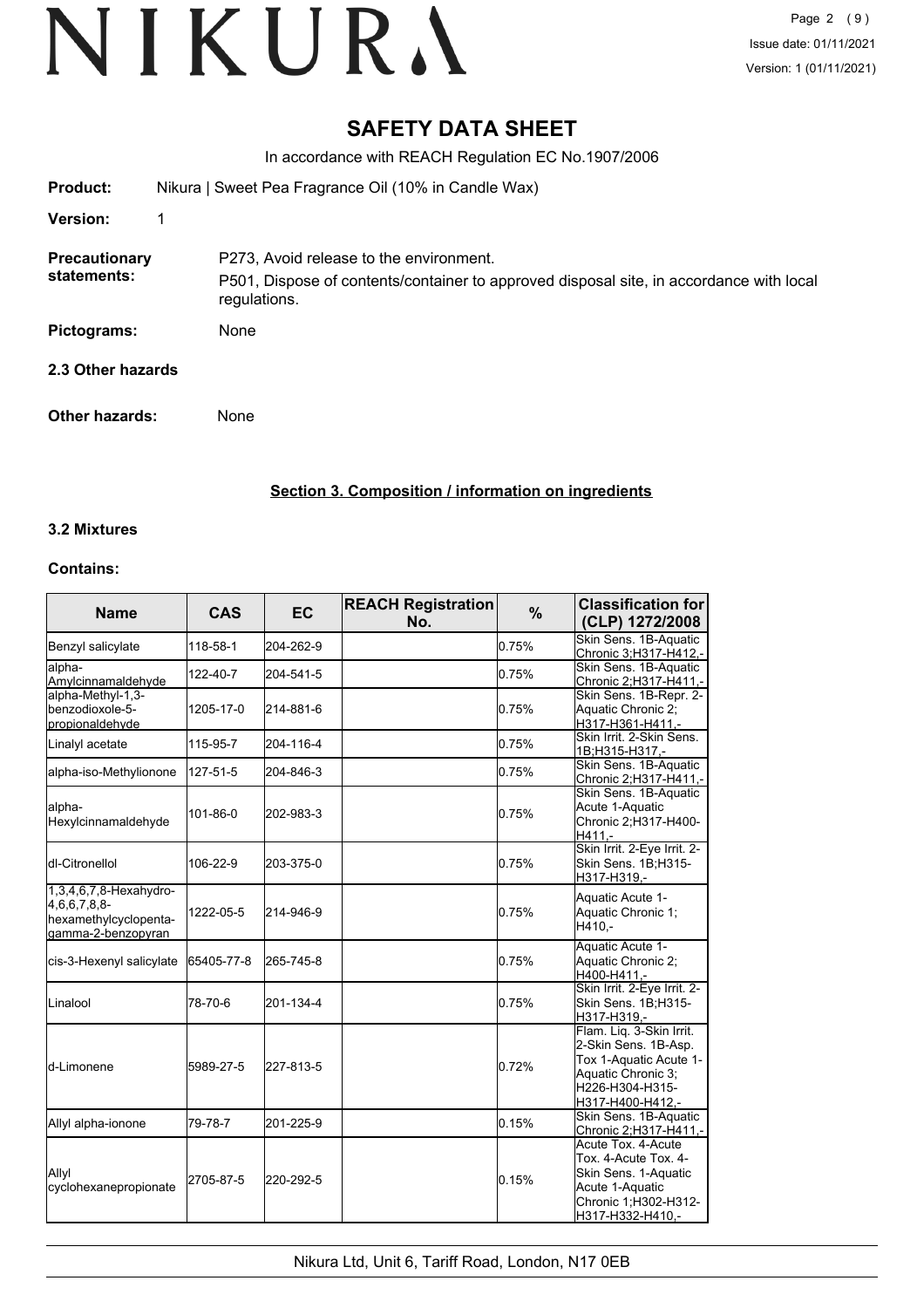# **SAFETY DATA SHEET**

In accordance with REACH Regulation EC No.1907/2006

**Product:** Nikura | Sweet Pea Fragrance Oil (10% in Candle Wax)

### **Version:** 1

| Ethyl<br><b>Imethylphenylglycidate</b>                            | 177-83-8   | 201-061-8 | 0.15% | Skin Sens. 1B-Aquatic<br>Chronic 2:H317-H411.-                                               |
|-------------------------------------------------------------------|------------|-----------|-------|----------------------------------------------------------------------------------------------|
| Hydroxycitronellal                                                | 107-75-5   | 203-518-7 | 0.15% | Eye Irrit. 2-Skin Sens.<br>1B:H317-H319.-                                                    |
| Dimethylcyclohex-3-<br>ene-1-carbaldehyde<br>(isomer unspecified) | 27939-60-2 | 248-742-6 | 0.15% | Skin Irrit. 2-Eye Irrit. 2-<br>lSkin Sens. 1B-Aquatic<br>Chronic 2;H315-H317-<br>H319-H411 - |
| 2-Methyl-3-(p-<br>(isopropylphenyl<br>propionaldehyde             | 103-95-7   | 203-161-7 | 0.15% | lSkin Irrit. 2-Skin Sens.<br>1B-Aquatic Chronic 3;<br>H315-H317-H412.-                       |
| p-Anisyl acetate                                                  | 104-21-2   | 203-185-8 | 0.15% | Skin Sens. 1B;H317,-                                                                         |

### **Substances with Community workplace exposure limits:**

Not Applicable

**Substances that are persistent, bioaccumulative and toxic or very persistent and very bioaccumulative, greater than 0.1%:**

Not Applicable

### **Section 4. First-aid measures**

### **4.1 Description of first aid measures**

| Inhalation:           | Remove from exposure site to fresh air, keep at rest, and obtain medical attention.                            |  |
|-----------------------|----------------------------------------------------------------------------------------------------------------|--|
| Eye exposure:         | Flush immediately with water for at least 15 minutes. Contact physician if symptoms persist.                   |  |
| <b>Skin exposure:</b> | Remove contaminated clothes. Wash thoroughly with soap and water. Contact physician if<br>irritation persists. |  |
| Ingestion:            | Rinse mouth with water and obtain medical attention.                                                           |  |

### **4.2 Most important symptoms and effects, both acute and delayed**

None expected, see Section 4.1 for further information.

### **4.3 Indication of any immediate medical attention and special treatment needed**

None expected, see Section 4.1 for further information.

## **SECTION 5: Firefighting measures**

### **5.1 Extinguishing media**

Suitable media: Carbon dioxide, Dry chemical, Foam.

### **5.2 Special hazards arising from the substance or mixture**

In case of fire, may be liberated: Carbon monoxide, Unidentified organic compounds.

### **5.3 Advice for fire fighters:**

In case of insufficient ventilation, wear suitable respiratory equipment.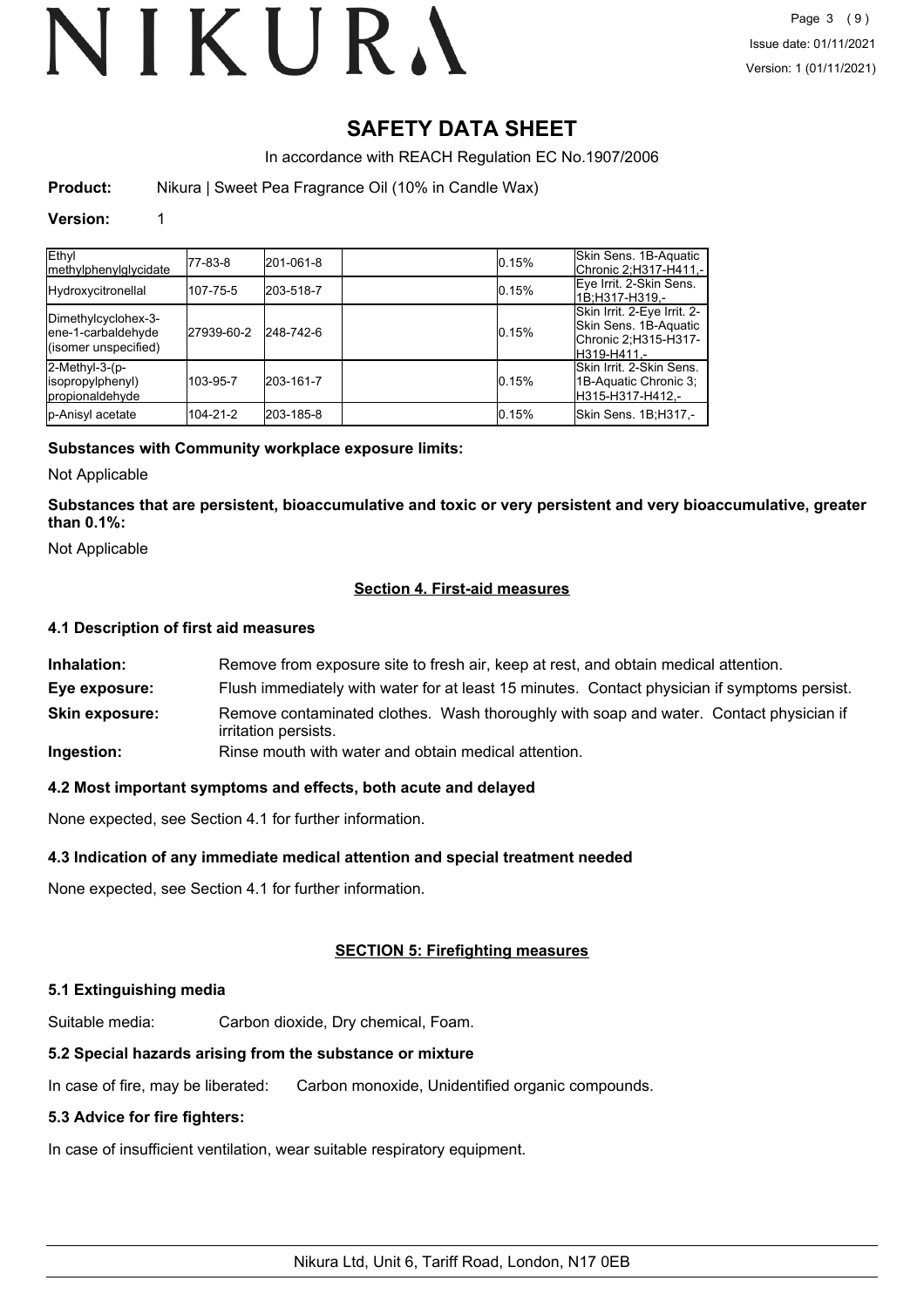# VIKURA

## **SAFETY DATA SHEET**

In accordance with REACH Regulation EC No.1907/2006

**Product:** Nikura | Sweet Pea Fragrance Oil (10% in Candle Wax)

**Version:** 1

### **Section 6. Accidental release measures**

### **6.1 Personal precautions, protective equipment and emergency procedures:**

Avoid inhalation. Avoid contact with skin and eyes. See protective measures under Section 7 and 8.

### **6.2 Environmental precautions:**

Keep away from drains, surface and ground water, and soil.

### **6.3 Methods and material for containment and cleaning up:**

Remove ignition sources. Provide adequate ventilation. Avoid excessive inhalation of vapours. Contain spillage immediately by use of sand or inert powder. Dispose of according to local regulations.

### **6.4 Reference to other sections:**

Also refer to sections 8 and 13.

### **Section 7. Handling and storage**

### **7.1 Precautions for safe handling:**

Keep away from heat, sparks, open flames and hot surfaces. - No smoking. Use personal protective equipment as required. Use in accordance with good manufacturing and industrial hygiene practices. Use in areas with adequate ventilation Do not eat, drink or smoke when using this product.

### **7.2 Conditions for safe storage, including any incompatibilities:**

Store in a well-ventilated place. Keep container tightly closed. Keep cool. Ground/bond container and receiving equipment. Use explosion-proof electrical, ventilating and lighting equipment. Use only non-sparking tools. Take precautionary measures against static discharge.

### **7.3 Specific end use(s):**

Candles/Wax Melts: Use in accordance with good manufacturing and industrial hygiene practices.

### **Section 8. Exposure controls/personal protection**

#### **8.1 Control parameters**

Workplace exposure limits: Not Applicable

### **8.2 Exposure Controls**

#### **Eye / Skin Protection**

Wear protective gloves/eye protection/face protection

### **Respiratory Protection**

Under normal conditions of use and where adequate ventilation is available to prevent build up of excessive vapour, this material should not require special engineering controls. However, in conditions of high or prolonged use, or high temperature or other conditions which increase exposure, the following engineering controls can be used to minimise exposure to personnel: a) Increase ventilation of the area with local exhaust ventilation. b) Personnel can use an approved, appropriately fitted respirator with organic vapour cartridge or canisters and particulate filters. c) Use closed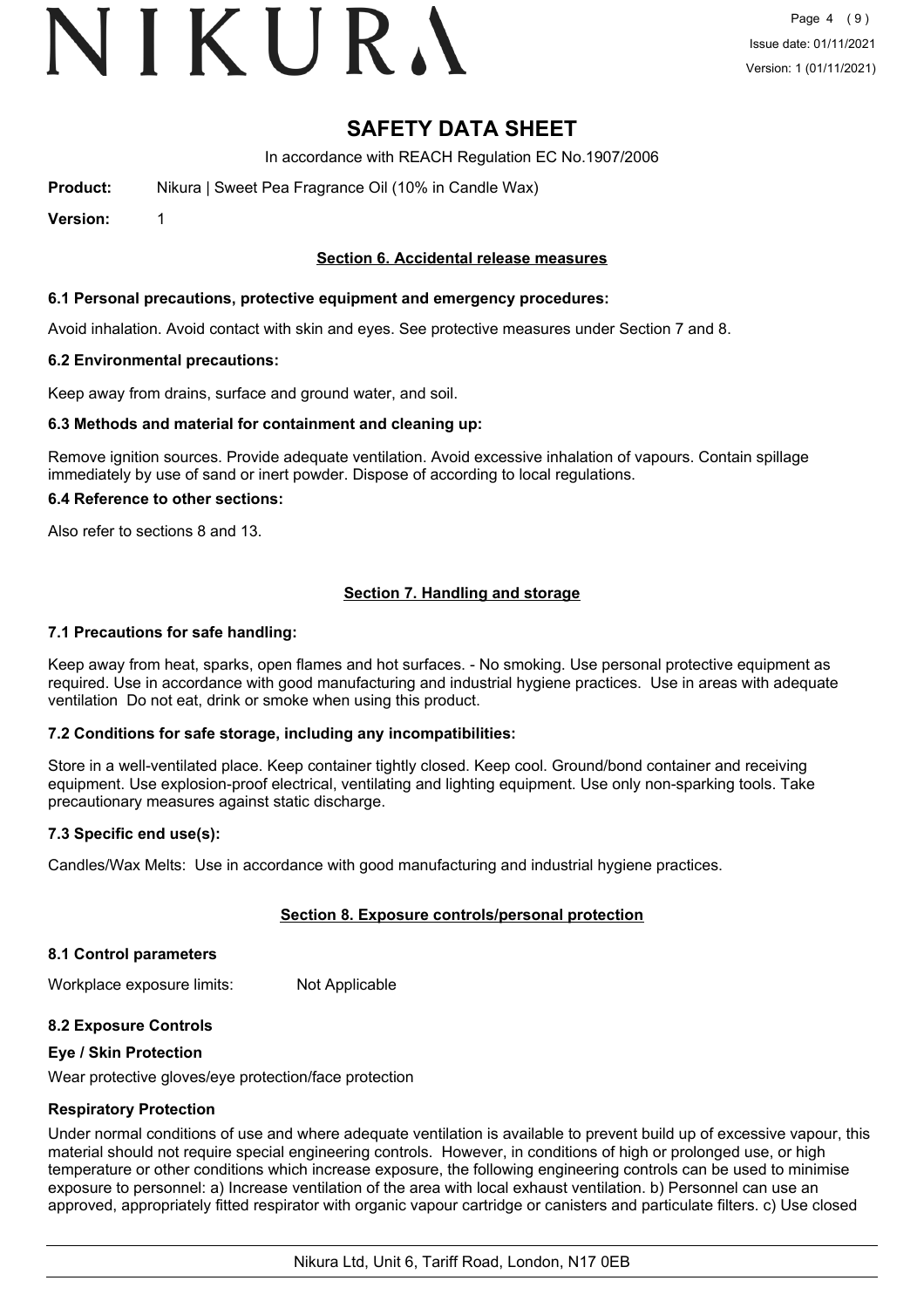# **SAFETY DATA SHEET**

In accordance with REACH Regulation EC No.1907/2006

**Product:** Nikura | Sweet Pea Fragrance Oil (10% in Candle Wax)

**Version:** 1

systems for transferring and processing this material.

Also refer to Sections 2 and 7.

### **Section 9. Physical and chemical properties**

### **9.1 Information on basic physical and chemical properties**

| Appearance:                                   | Not determined                               |
|-----------------------------------------------|----------------------------------------------|
| Odour:                                        | Not determined                               |
| <b>Odour threshold:</b>                       | Not determined                               |
| pH:                                           | Not determined                               |
| Melting point / freezing point:               | Not determined                               |
| Initial boiling point / range:                | Not determined                               |
| <b>Flash point:</b>                           | $>$ 200 °C                                   |
| <b>Evaporation rate:</b>                      | Not determined                               |
| Flammability (solid, gas):                    | Not determined                               |
| Upper/lower flammability or explosive limits: | Product does not present an explosion hazard |
| Vapour pressure:                              | Not determined                               |
| Vapour density:                               | Not determined                               |
| <b>Relative density:</b>                      | Not determined                               |
| Solubility(ies):                              | Not determined                               |
| Partition coefficient: n-octanol/water:       | Not determined                               |
| Auto-ignition temperature:                    | Not determined                               |
| <b>Decomposition temperature:</b>             | Not determined                               |
| <b>Viscosity:</b>                             | Not determined                               |
| <b>Explosive properties:</b>                  | Not expected                                 |
| <b>Oxidising properties:</b>                  | Not expected                                 |
| 9.2 Other information:                        | None available                               |

### **Section 10. Stability and reactivity**

#### **10.1 Reactivity:**

Presents no significant reactivity hazard, by itself or in contact with water.

## **10.2 Chemical stability:**

Good stability under normal storage conditions.

## **10.3 Possibility of hazardous reactions:**

Not expected under normal conditions of use.

## **10.4 Conditions to avoid:**

Avoid extreme heat.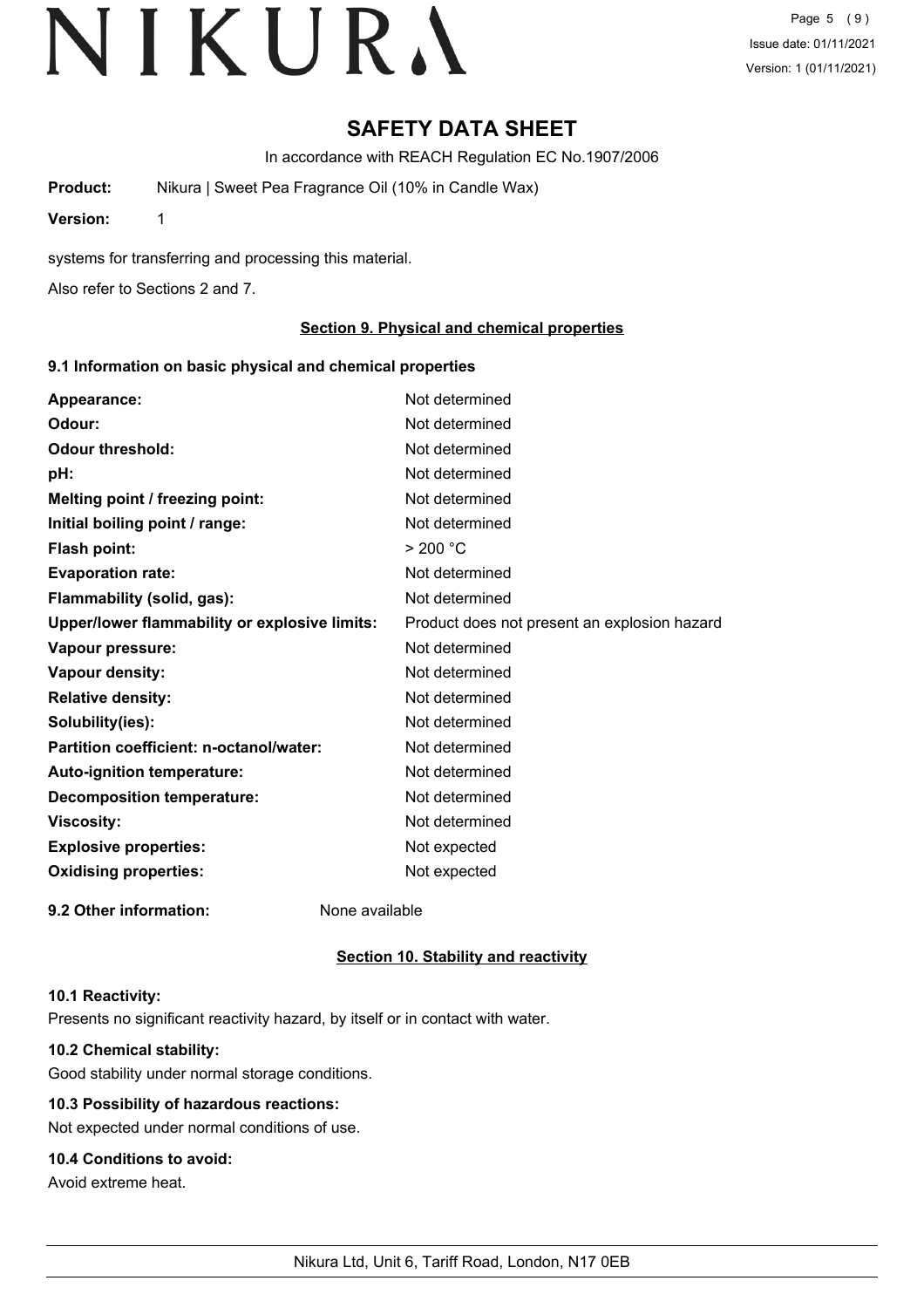# **SAFETY DATA SHEET**

In accordance with REACH Regulation EC No.1907/2006

**Product:** Nikura | Sweet Pea Fragrance Oil (10% in Candle Wax)

**Version:** 1

### **10.5 Incompatible materials:**

Avoid contact with strong acids, alkalis or oxidising agents.

### **10.6 Hazardous decomposition products:**

Not expected.

### **Section 11. Toxicological information**

### **11.1 Information on toxicological effects**

This mixture has not been tested as a whole for health effects. The health effects have been calculated using the methods outlined in Regulation (EC) No 1272/2008 (CLP).

This material does not meet the criteria for classification for health hazards under Regulation (EC) No 1272/2008.

| <b>Acute Toxicity:</b>                    | Based on available data the classification criteria are not met. |
|-------------------------------------------|------------------------------------------------------------------|
| <b>Acute Toxicity Oral</b>                | Not Applicable                                                   |
| <b>Acute Toxicity Dermal</b>              | Not Applicable                                                   |
| <b>Acute Toxicity Inhalation</b>          | Not Available                                                    |
| <b>Skin corrosion/irritation:</b>         | Based on available data the classification criteria are not met. |
| Serious eye damage/irritation:            | Based on available data the classification criteria are not met. |
| <b>Respiratory or skin sensitisation:</b> | Based on available data the classification criteria are not met. |
| Germ cell mutagenicity:                   | Based on available data the classification criteria are not met. |
| Carcinogenicity:                          | Based on available data the classification criteria are not met. |
| <b>Reproductive toxicity:</b>             | Based on available data the classification criteria are not met. |
| <b>STOT-single exposure:</b>              | Based on available data the classification criteria are not met. |
| <b>STOT-repeated exposure:</b>            | Based on available data the classification criteria are not met. |
| <b>Aspiration hazard:</b>                 | Based on available data the classification criteria are not met. |

**Information about hazardous ingredients in the mixture**

Not Applicable

Refer to Sections 2 and 3 for additional information.

## **Section 12. Ecological information**

### **12.1 Toxicity:**

| Harmful to aquatic life with long lasting effects.                       |               |
|--------------------------------------------------------------------------|---------------|
| 12.2 Persistence and degradability:<br>Not available                     |               |
| 12.3 Bioaccumulative potential:                                          | Not available |
| 12.4 Mobility in soil:<br>Not available                                  |               |
| 12.5 Results of PBT and vPvB assessment:                                 |               |
| This substance does not meet the PBT/vPvB criteria of REACH, annex XIII. |               |
| 12.6 Other adverse effects:<br>Not available                             |               |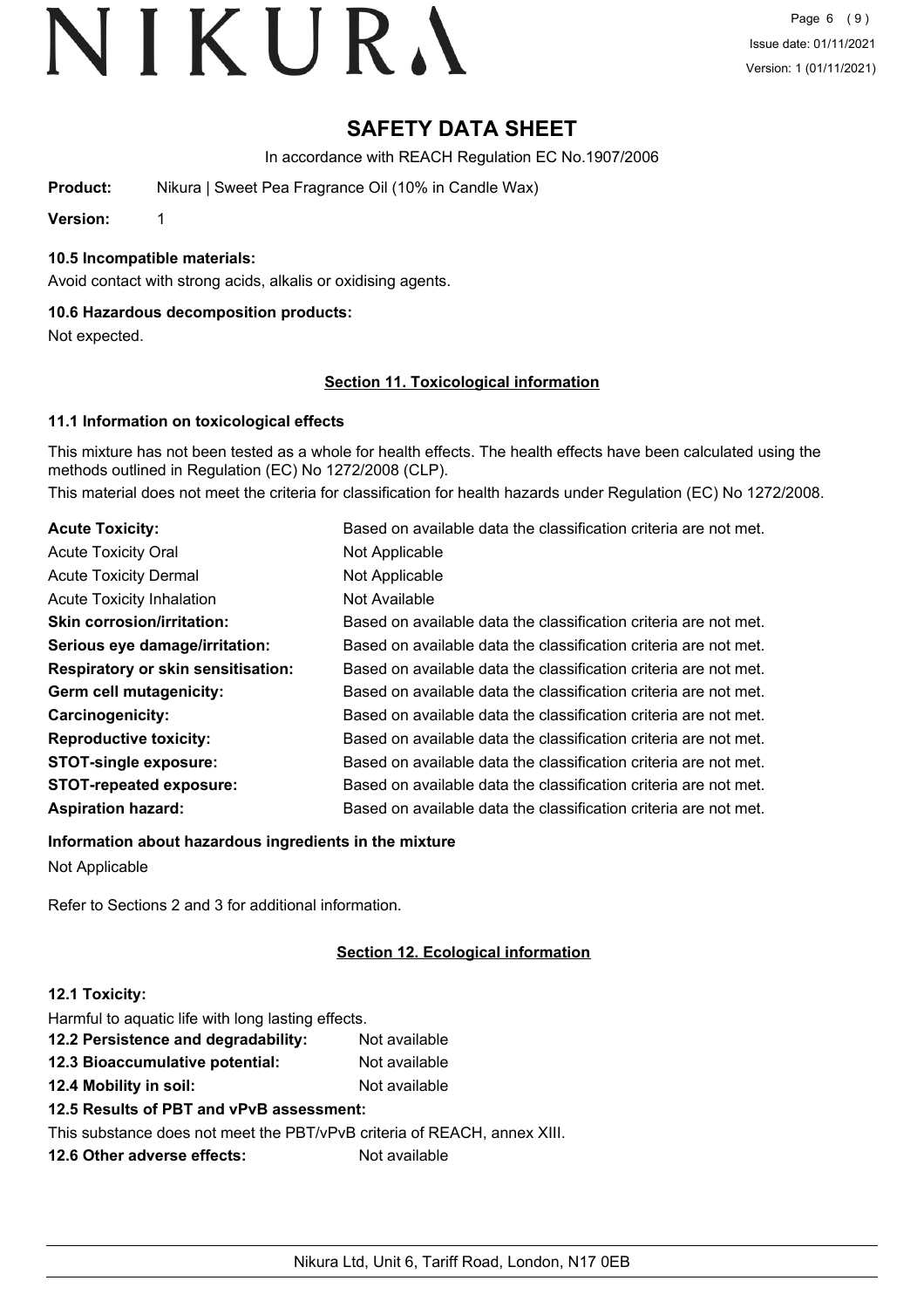## **SAFETY DATA SHEET**

In accordance with REACH Regulation EC No.1907/2006

| Product: | Nikura   Sweet Pea Fragrance Oil (10% in Candle Wax) |
|----------|------------------------------------------------------|
|          |                                                      |

**Version:** 1

### **Section 13. Disposal considerations**

### **13.1 Waste treatment methods:**

Dispose of in accordance with local regulations. Avoid disposing into drainage systems and into the environment. Empty containers should be taken to an approved waste handling site for recycling or disposal.

### **Section 14. Transport information**

| 14.1 UN number:                                                               | Not classified                              |  |
|-------------------------------------------------------------------------------|---------------------------------------------|--|
| 14.2 UN Proper Shipping Name:                                                 | $\overline{\phantom{a}}$                    |  |
| 14.3 Transport hazard class(es):                                              | Not classified                              |  |
| <b>Sub Risk:</b>                                                              | Not classified                              |  |
| 14.4. Packing Group:                                                          | Not classified                              |  |
| <b>14.5 Environmental hazards:</b>                                            | Not environmentally hazardous for transport |  |
| 14.6 Special precautions for user:                                            | None additional                             |  |
| 14.7 Transport in bulk according to Annex II of MARPOL73/78 and the IBC Code: |                                             |  |

Not classified

### **Section 15. Regulatory information**

## **15.1 Safety, health and environmental regulations/legislation specific for the substance or mixture** None additional

### **15.2 Chemical Safety Assessment**

A Chemical Safety Assessment has not been carried out for this product.

### **Section 16. Other information**

| <b>Concentration % Limits:</b>  | EH C3=27.92% |
|---------------------------------|--------------|
| <b>Total Fractional Values:</b> | EH C3=3.58   |

**Key to revisions:**

Not applicable

### **Key to abbreviations:**

| <b>Abbreviation</b> | Meaning                                                            |
|---------------------|--------------------------------------------------------------------|
| Acute Tox, 4        | Acute Toxicity - Oral Category 4                                   |
| Acute Tox, 4        | Acute Toxicity - Dermal Category 4                                 |
| Acute Tox, 4        | Acute Toxicity - Inhalation Category 4                             |
| Aquatic Acute 1     | Hazardous to the Aquatic Environment - Acute Hazard Category 1     |
| Aquatic Chronic 1   | Hazardous to the Aquatic Environment - Long-term Hazard Category 1 |
| Aquatic Chronic 2   | Hazardous to the Aquatic Environment - Long-term Hazard Category 2 |
| Aquatic Chronic 3   | Hazardous to the Aquatic Environment - Long-term Hazard Category 3 |
| Asp. Tox 1          | Aspiration Hazard Category 1                                       |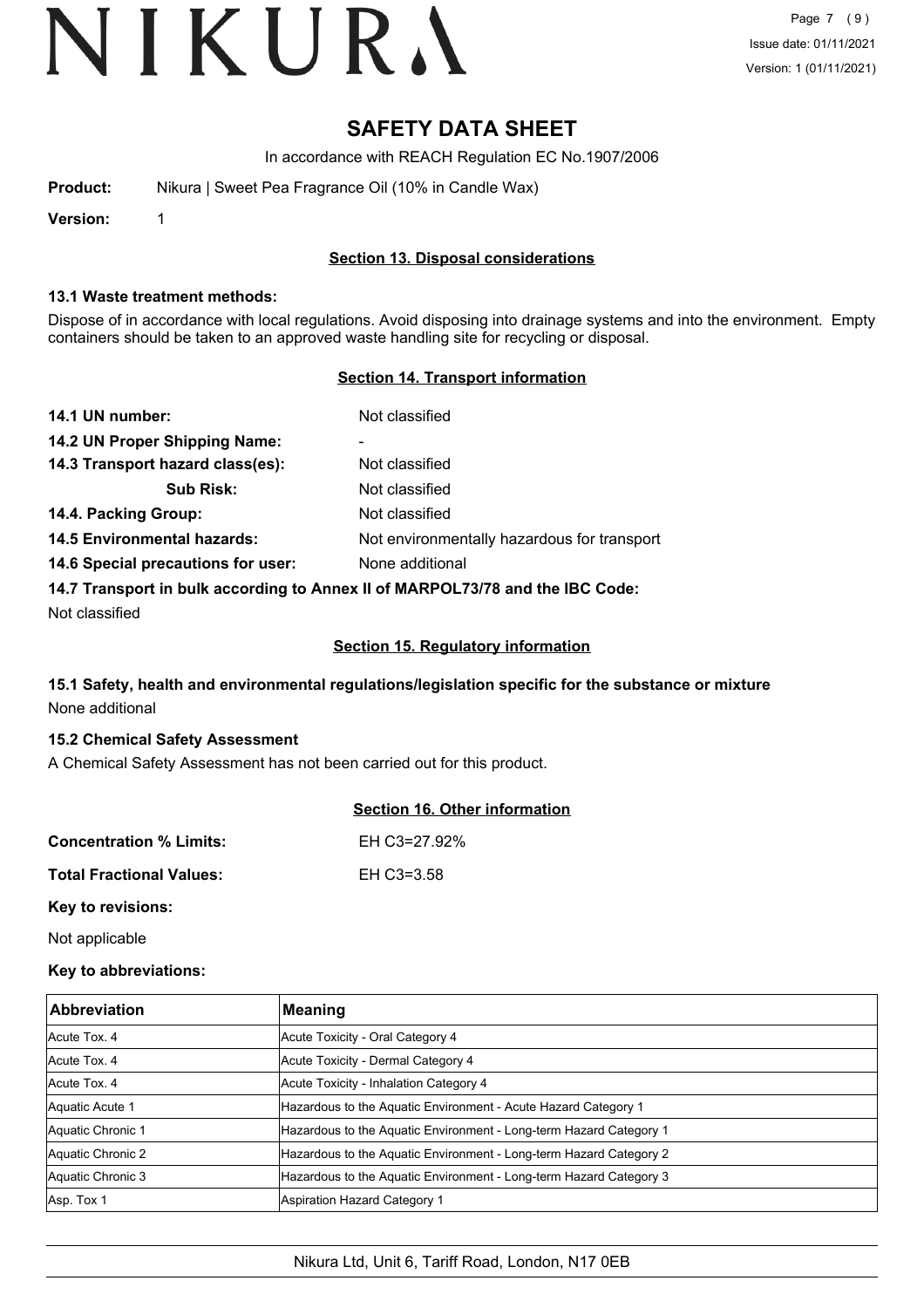## **SAFETY DATA SHEET**

In accordance with REACH Regulation EC No.1907/2006

**Product:** Nikura | Sweet Pea Fragrance Oil (10% in Candle Wax)

#### **Version:** 1

| Eye Irrit. 2     | Eye Damage / Irritation Category 2                                                                                                  |
|------------------|-------------------------------------------------------------------------------------------------------------------------------------|
| Flam. Liq. 3     | Flammable Liquid, Hazard Category 3                                                                                                 |
| H226             | Flammable liquid and vapour.                                                                                                        |
| H302             | Harmful if swallowed.                                                                                                               |
| H304             | May be fatal if swallowed and enters airways.                                                                                       |
| H312             | Harmful in contact with skin.                                                                                                       |
| H315             | Causes skin irritation.                                                                                                             |
| H317             | May cause an allergic skin reaction.                                                                                                |
| H319             | Causes serious eye irritation.                                                                                                      |
| H332             | Harmful if inhaled.                                                                                                                 |
| H361             | Suspected of damaging fertility or the unborn child (exposure route).                                                               |
| H400             | Very toxic to aquatic life.                                                                                                         |
| H410             | Very toxic to aquatic life with long lasting effects.                                                                               |
| H411             | Toxic to aquatic life with long lasting effects.                                                                                    |
| H412             | Harmful to aquatic life with long lasting effects.                                                                                  |
| P202             | Do not handle until all safety precautions have been read and understood.                                                           |
| P210             | Keep away from heat, sparks, open flames and hot surfaces. - No smoking.                                                            |
| P233             | Keep container tightly closed.                                                                                                      |
| P240             | Ground/bond container and receiving equipment.                                                                                      |
| P241             | Use explosion-proof electrical, ventilating and lighting equipment.                                                                 |
| P242             | Use only non-sparking tools.                                                                                                        |
| P243             | Take precautionary measures against static discharge.                                                                               |
| P261             | Avoid breathing vapour or dust.                                                                                                     |
| P <sub>264</sub> | Wash hands and other contacted skin thoroughly after handling.                                                                      |
| P270             | Do not eat, drink or smoke when using this product.                                                                                 |
| P271             | Use only outdoors or in a well-ventilated area.                                                                                     |
| P272             | Contaminated work clothing should not be allowed out of the workplace.                                                              |
| P273             | Avoid release to the environment.                                                                                                   |
| P280             | Wear protective gloves/eye protection/face protection.                                                                              |
| P301/310         | IF SWALLOWED: Immediately call a POISON CENTER or doctor/physician.                                                                 |
| P301/312         | IF SWALLOWED: call a POISON CENTER or doctor/physician if you feel unwell.                                                          |
| P302/352         | IF ON SKIN: Wash with plenty of soap and water.                                                                                     |
| P303/361/353     | IF ON SKIN (or hair): Remove/take off immediately all contaminated clothing. Rinse skin with water/shower.                          |
| P304/340         | IF INHALED: Remove victim to fresh air and keep at rest in a position comfortable for breathing.                                    |
| P305/351/338     | IF IN EYES: Rinse cautiously with water for several minutes. Remove contact lenses, if present and easy to<br>do. Continue rinsing. |
| P308/313         | IF exposed or concerned: Get medical advice/attention.                                                                              |
| P312             | Call a POISON CENTRE or doctor/physician if you feel unwell.                                                                        |
| P330             | Rinse mouth.                                                                                                                        |
| P331             | Do not induce vomiting.                                                                                                             |
| P333/313         | If skin irritation or rash occurs: Get medical advice/attention.                                                                    |
| P337/313         | If eye irritation persists: Get medical advice/attention.                                                                           |